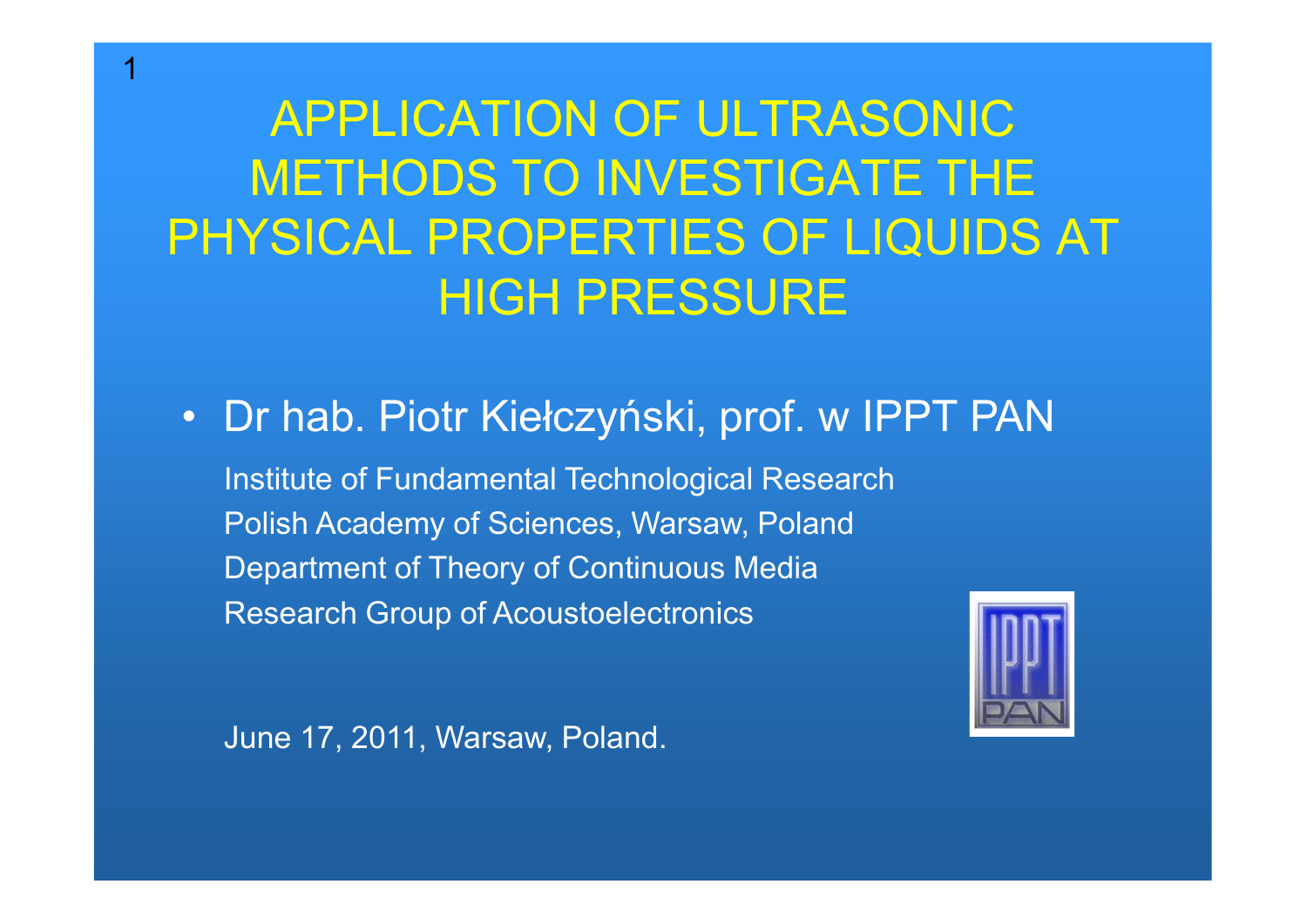# **OUTLINE**

#### 1. Motivation

- 2. Mechanical and ultrasonic methods for measuringviscosity of a liquid under high pressure
- 3. Surface waves of SH type (shear horizontal)a) Love
	- b) Bleustein-Gulyaev
- 4. The measuring system for determining the viscosity ofa liquid under high pressure
- 5. The results of measurements
- 6. Ultrasonic wave velocity measurements in liquidsunder high pressure
- 7. The measurement of viscosity as a function of pressure and temperature
- 8. Phase transitions caused by high pressure
- 9. Conclusion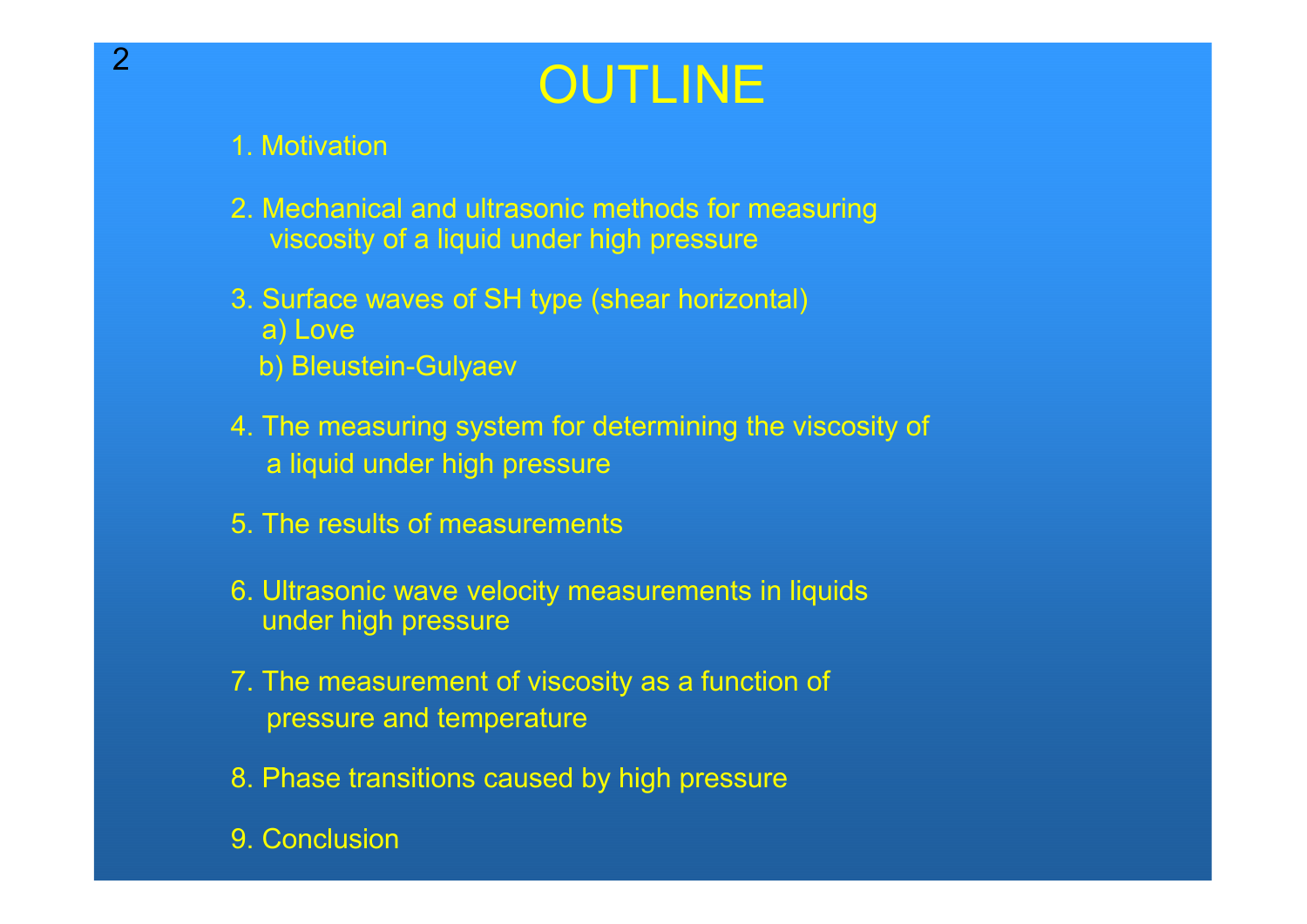Monitoring and studying the pressure effect on liquid physical properties is very important in:

- Chemical, pharmaceutical and cosmetic industry
- Food processing and conservation
- Biodiesel production
- Lubrication processes
- Oil-based drilling fluids exploitation
- Oceanography and Geology (petroleum cuts)
- Astrophysics
- Glass processing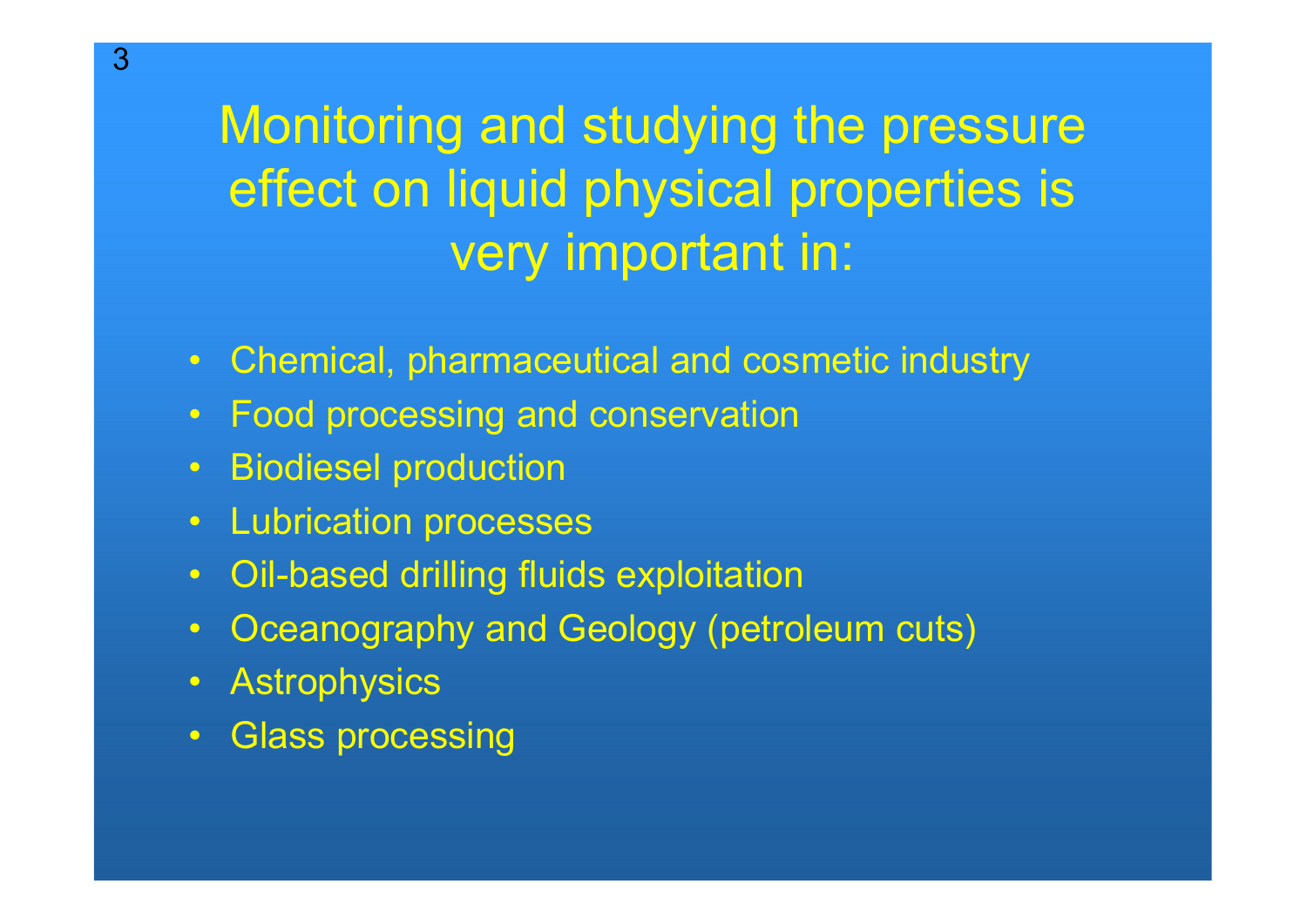Conventional mechanical methods for the measurement of liquid viscosity adapted for high-pressure conditions:

- Rolling ball
- Falling ball (Stokes)
- Falling needle
- Falling cylinder
- Rotational viscometer (Couette 1890)
- Capillary tube viscometer (Poiseuille 1846)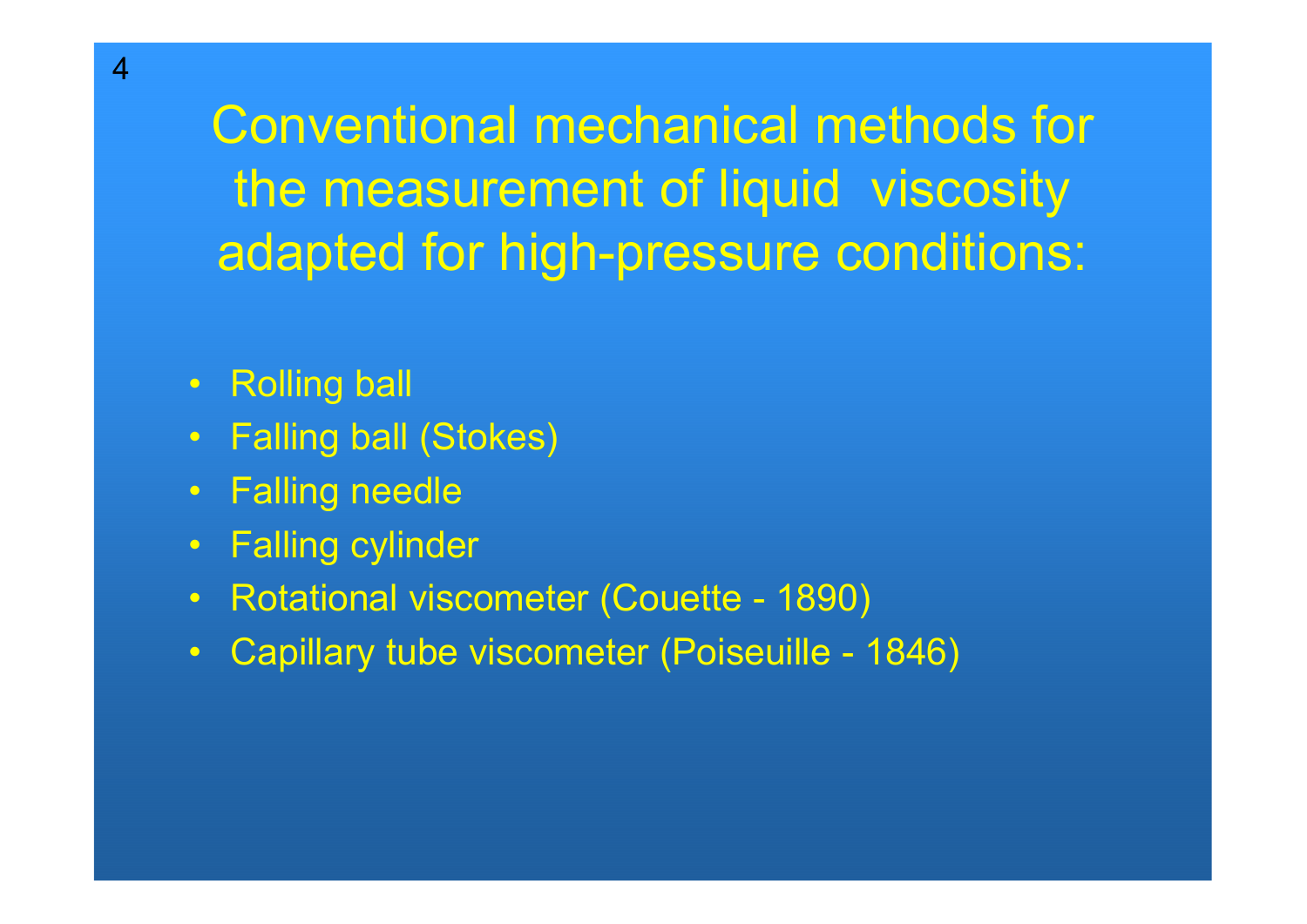## Disadvantages of mechanical methods:

- Presence of moving parts
- Require special sophisticated equipment
- Measurements are tedious and time consuming
- Large dimensions
- Difficult to computerize
- Cannot operate in real-time
- Only laboratory methods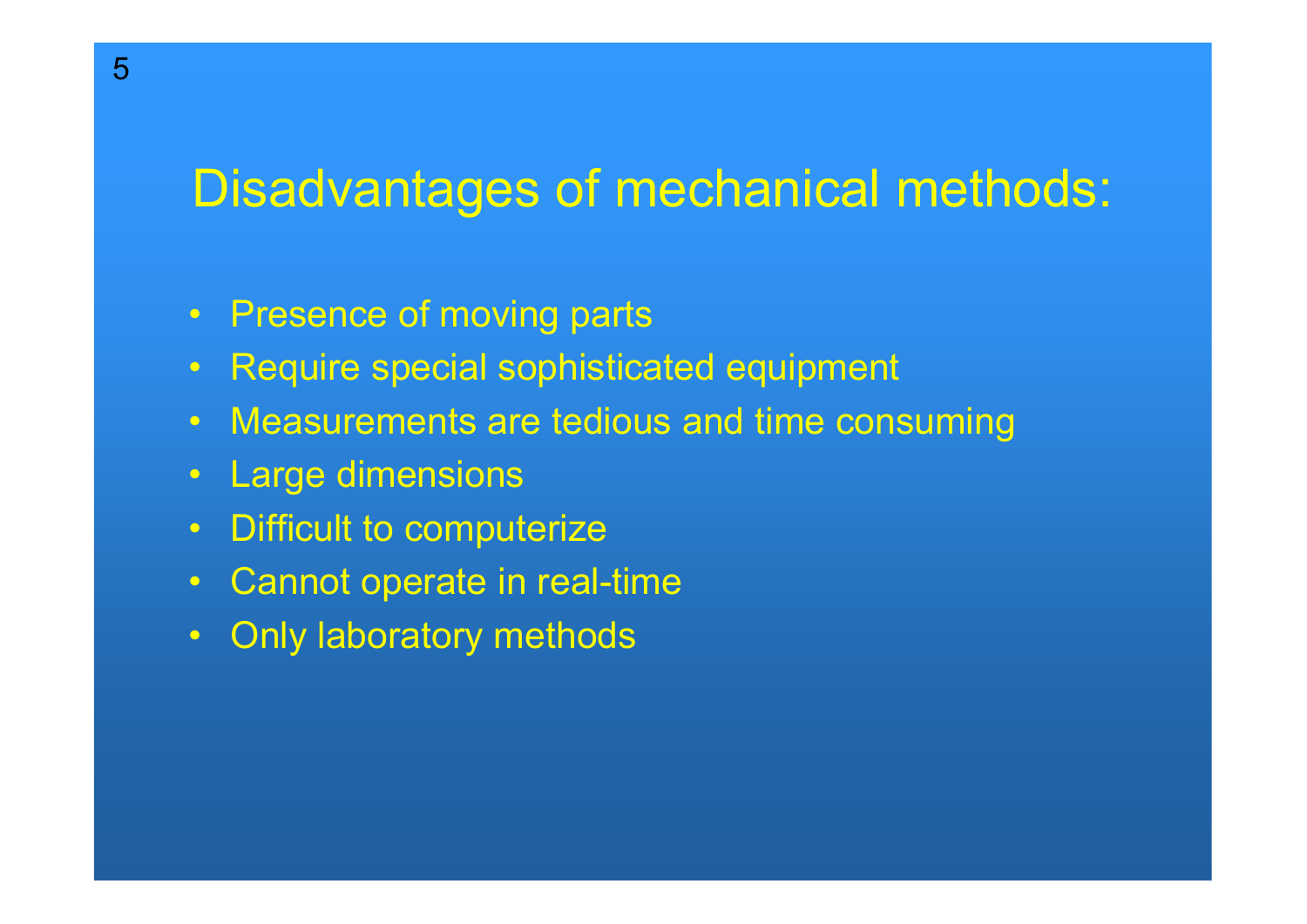## Ultrasonic methods Bulk acoustic waves

- Standing waves (resonators)
- e.g. torsionally oscillating piezoelectric quartz rod (1950)
- Travelling waves (waveguides)

The acoustic energy is distributed in the entire volume of resonator or waveguide. The contact with aninvestigated liquid takes place on its surface.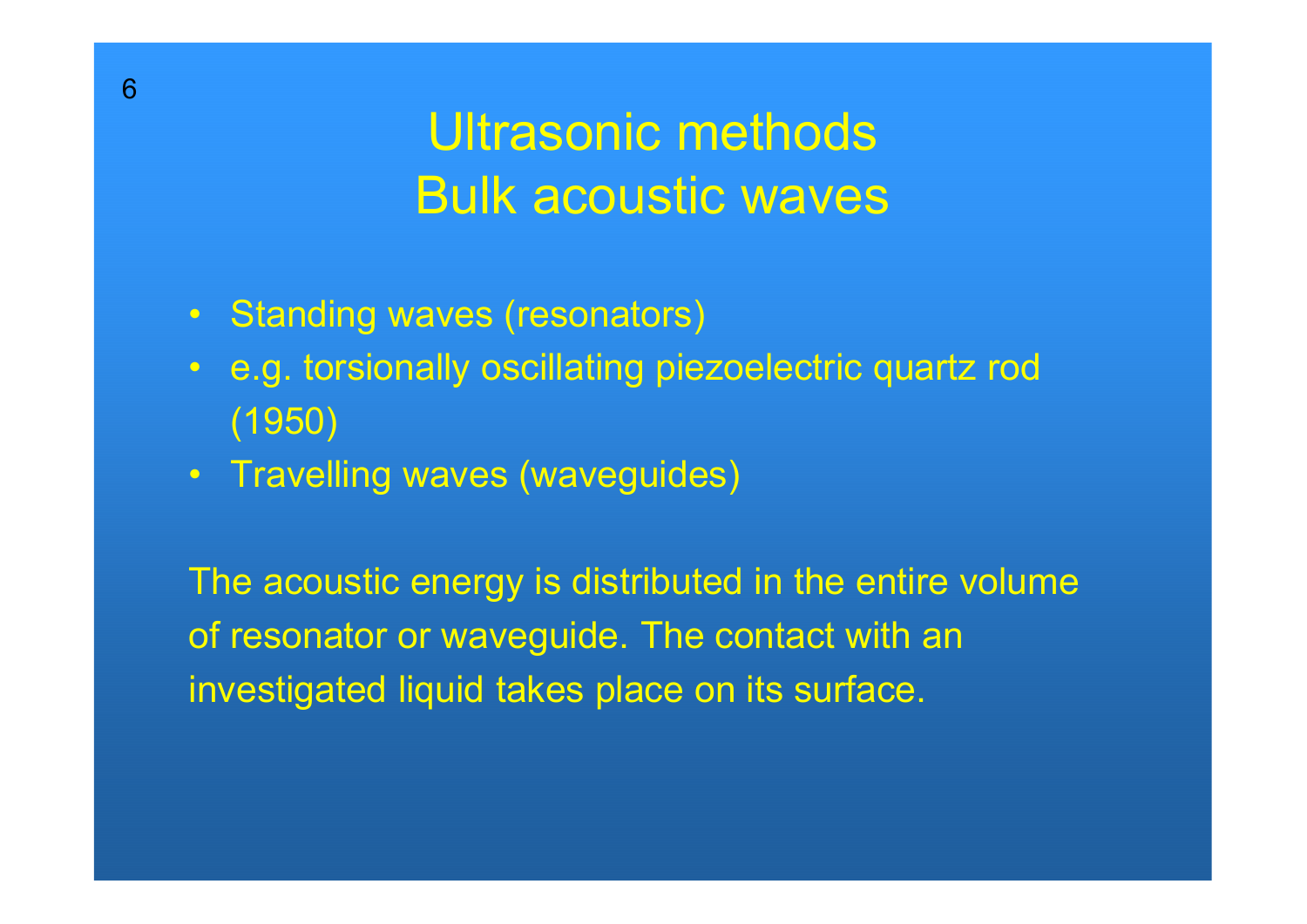## Shear horizontal surface acoustic waves (SH-SAW)

- Love waves
- Bleustein-Gulyaev (B-G) waves (1989)

The energy of SH-SAW is concentrated in the vicinity ofthe waveguide surface. Thus the SH-SAW velocity and attenuation strongly depend on the boundary conditions on the waveguide surface. In consequence, the sensitivity of the viscosity sensors using SH-SAW can be several orders larger than the sensitivity of the sensors employing bulk shear acoustic waves.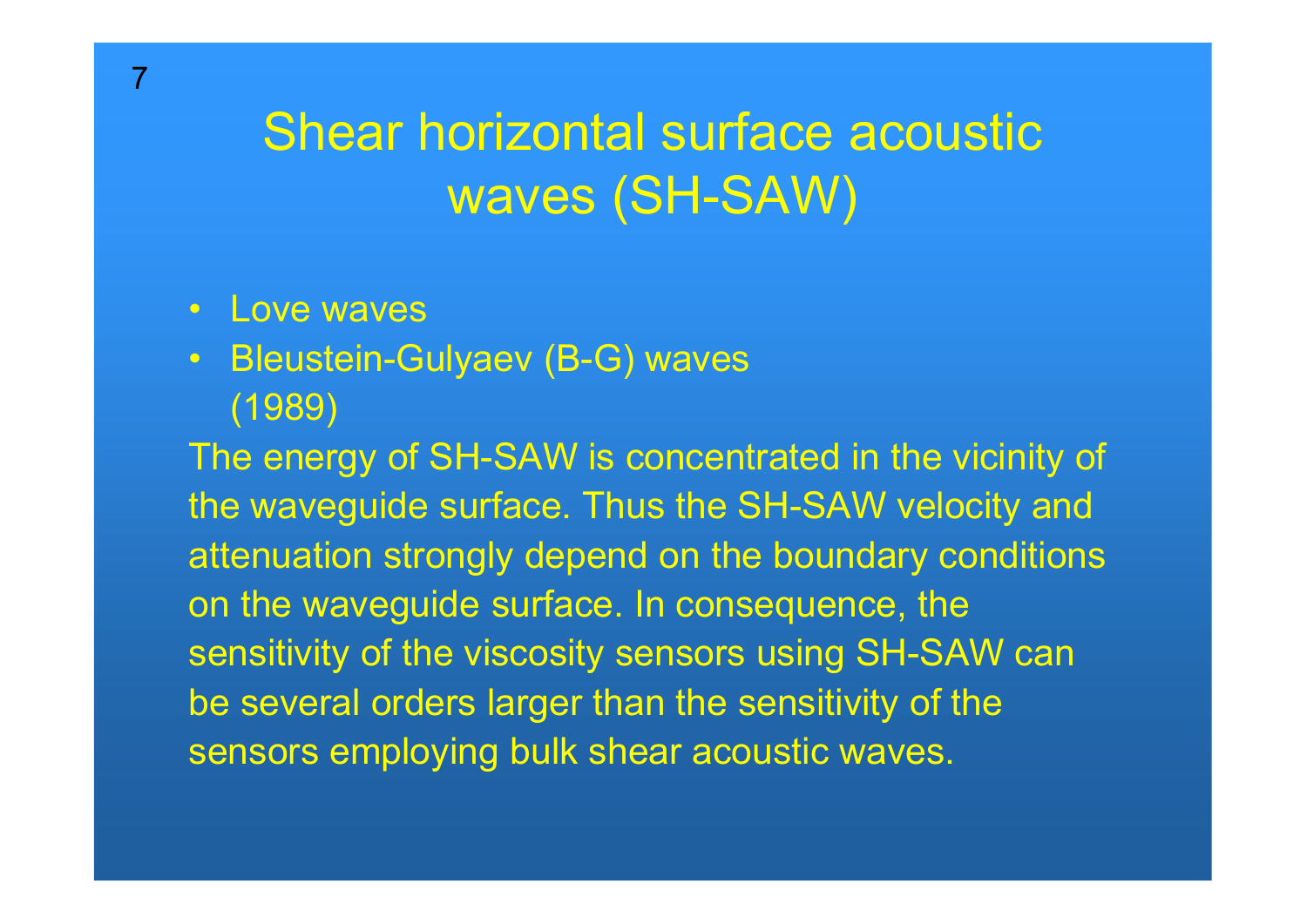#### Love Waves



• Fig.1. Love wave amplitu $\overline{\bf 6}$ ig.2. Excitation of the in function of depthLove wave, (3) PZT plate transducer, (1) Cu surface

layer, (2) steel substrate

8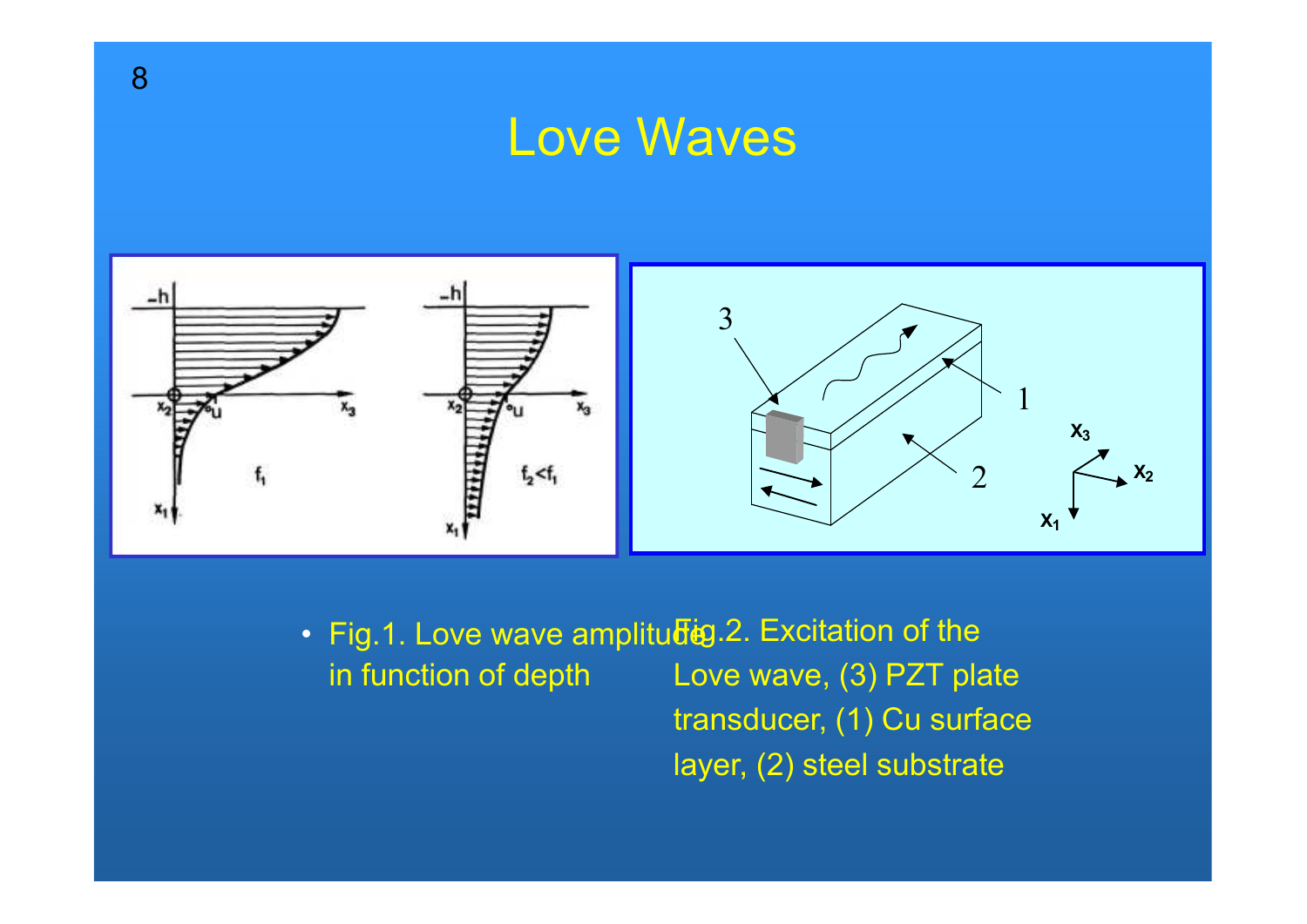### Bleustein-Gulyaev (B-G) Waves



• Fig.3. Excitation of the B-G wave in a piezoceramic PZT<br>wevesuide (2) equated an the surface by a very thin waveguide (2) covered on the surface by a very thin metallic (Ag) layer (1) by means of the PZT plate transducer (3). PZT ceramics (both in the transducer and waveguide) is polarized along the axis.  $\mathcal{X}_{\mathcal{D}}$ 

9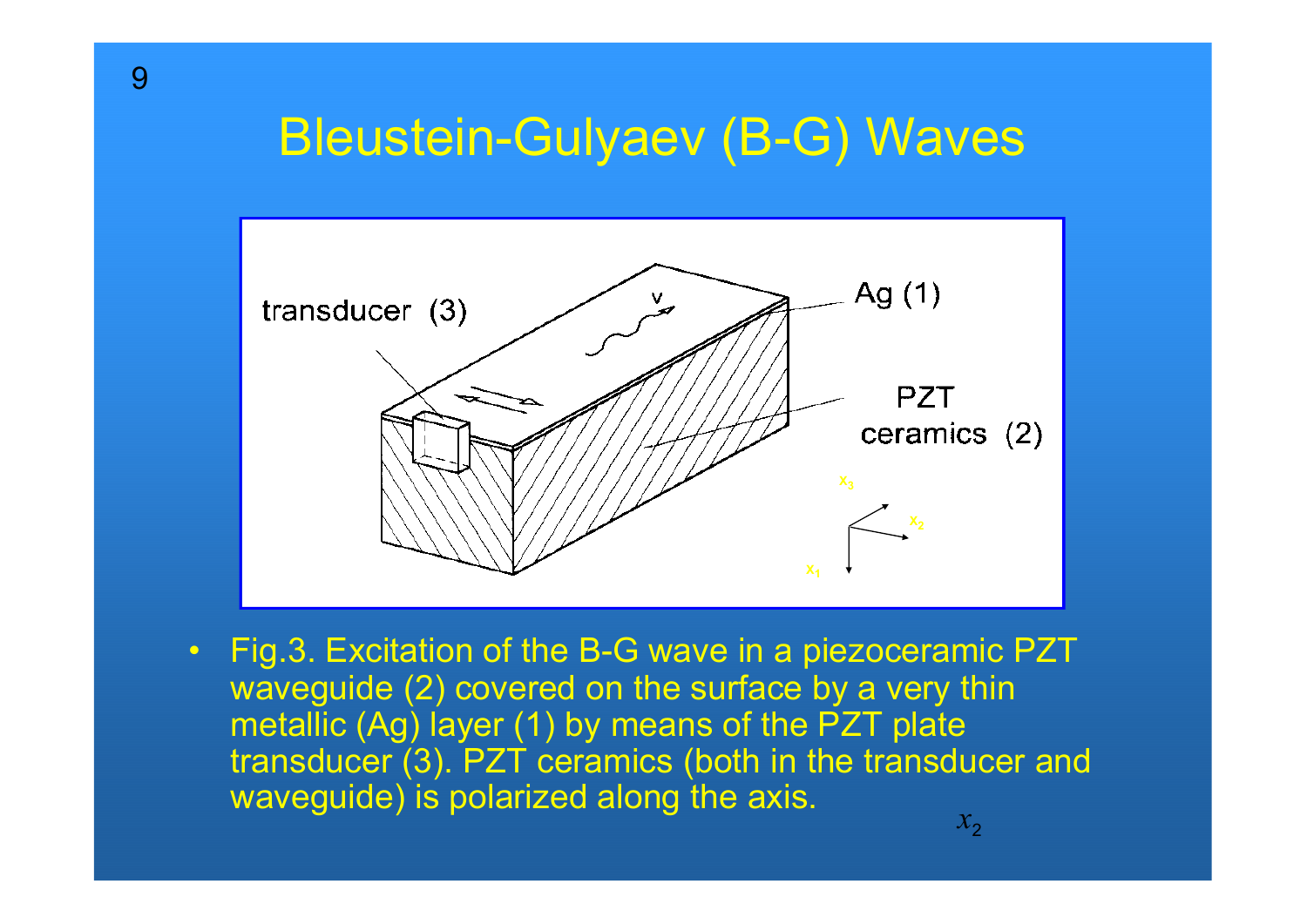<sup>10</sup> Application of SH-SAW for determining the rheological parameters of liquids at atmospheric pressure

$$
Z_L = (\rho_L \cdot G_L)^{1/2}
$$

where:  $|G_L = G' + jG''|$  is the complex shear modulus of the liquid defined as the ratio  $[\Gamma/S]$  of the shear stress T to the shear strain S ,  $\rho_L$  is the liquid density +

$$
\frac{\Delta \gamma}{\beta} = \frac{\Delta \alpha}{\beta} - j \frac{\Delta \nu}{\nu_0}
$$

where ,  $\gamma = \alpha + j\beta$  ,  $\beta = \omega/\nu$  ,  $|v_0|$  is the phase velocity of the non-perturbed SH surface wave on the free surface, and  $\omega$  is the angular frequency of the SH surface wave. $=\alpha+j\beta$ ,  $\beta = \omega/v$ ,  $v_0$ the contract of the contract of the contract of

$$
\Delta \gamma = -j \left( \frac{|v_2|_{x_1=0}^2}{4P} \right) Z_L = -jK Z_L
$$

where:  $\begin{bmatrix} v_2 \end{bmatrix}$  is the SH surface wave amplitude on the waveguide surface (  $x_1 = 0$  ), P is the mean power on the unit width of the SH surface wave. K is constant depending solely on the material parameters of the waveguide and frequency $v_2$  is the SH surface wave amplitude on the waveguide surface ( $x_1 = 0$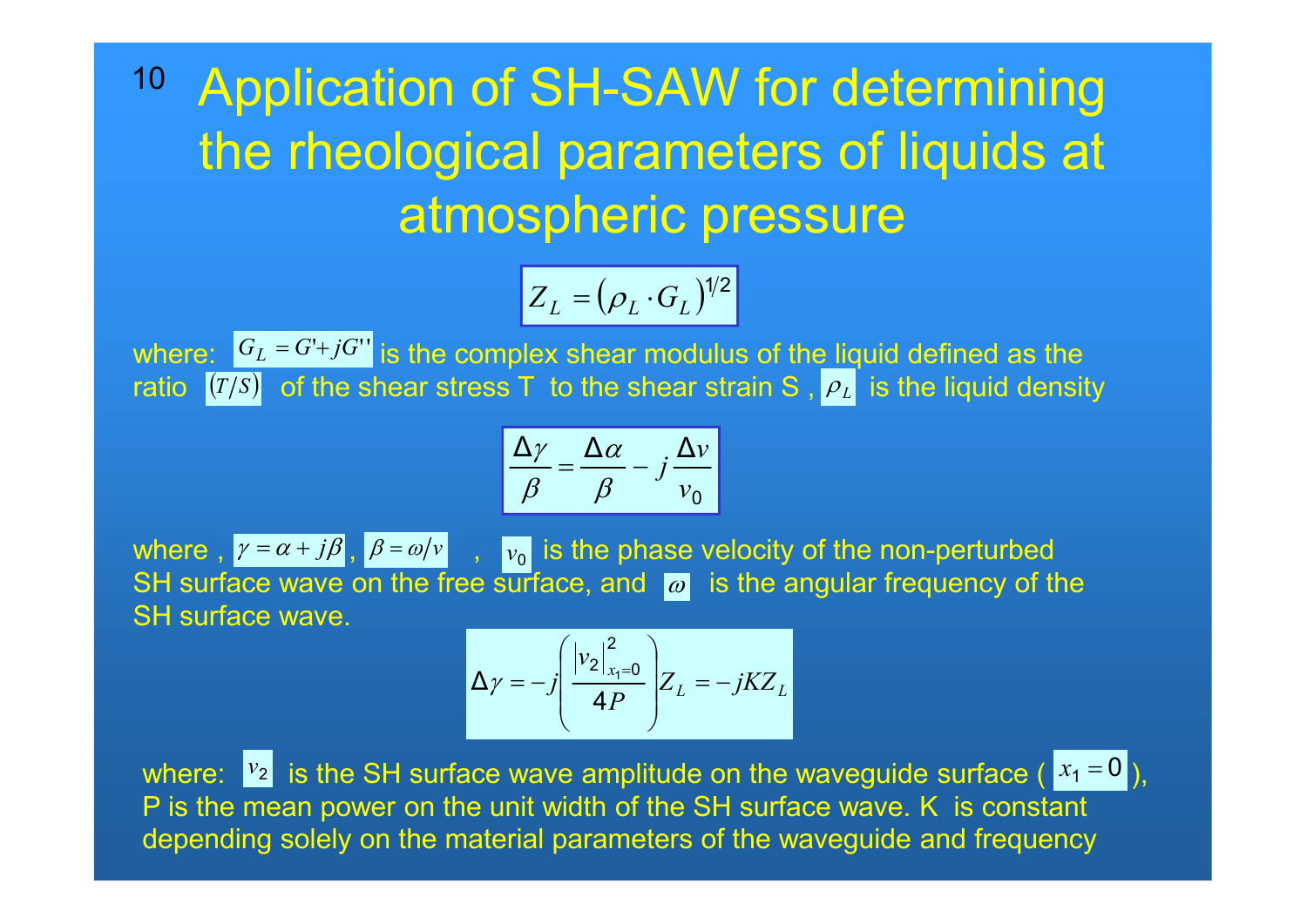## Application of SH-SAW for measuring the viscosity of liquids at high pressure

$$
Z_L = R_L + jX_L = \left(\frac{\rho_L \omega \eta}{2}\right)^{1/2} (1+j)
$$

where:  $|\eta|$  is the viscosity,  $|\rho_L|$  is the density of a newtonian liquid

$$
\eta = \frac{2 R_L^2}{\omega \rho_L} = \frac{2 X_L^2}{\omega \rho_L}
$$

where:  $\int_{0}^{R_{L}}$  and  $\int_{0}^{X_{L}}$  is a real and imaginary part of the mechanical shear impedance of a liquid.

$$
R_L = \frac{\ln\left(A_1^0/A_1^1\right)}{2KL}
$$

where:  $A_1^0$  and  $A_1^1$  represent amplitudes of the first echo of the SH surface wave for an unloaded loaded waveguide respectively, L is the length of the waveguide covered with an investigated liquid.

$$
11
$$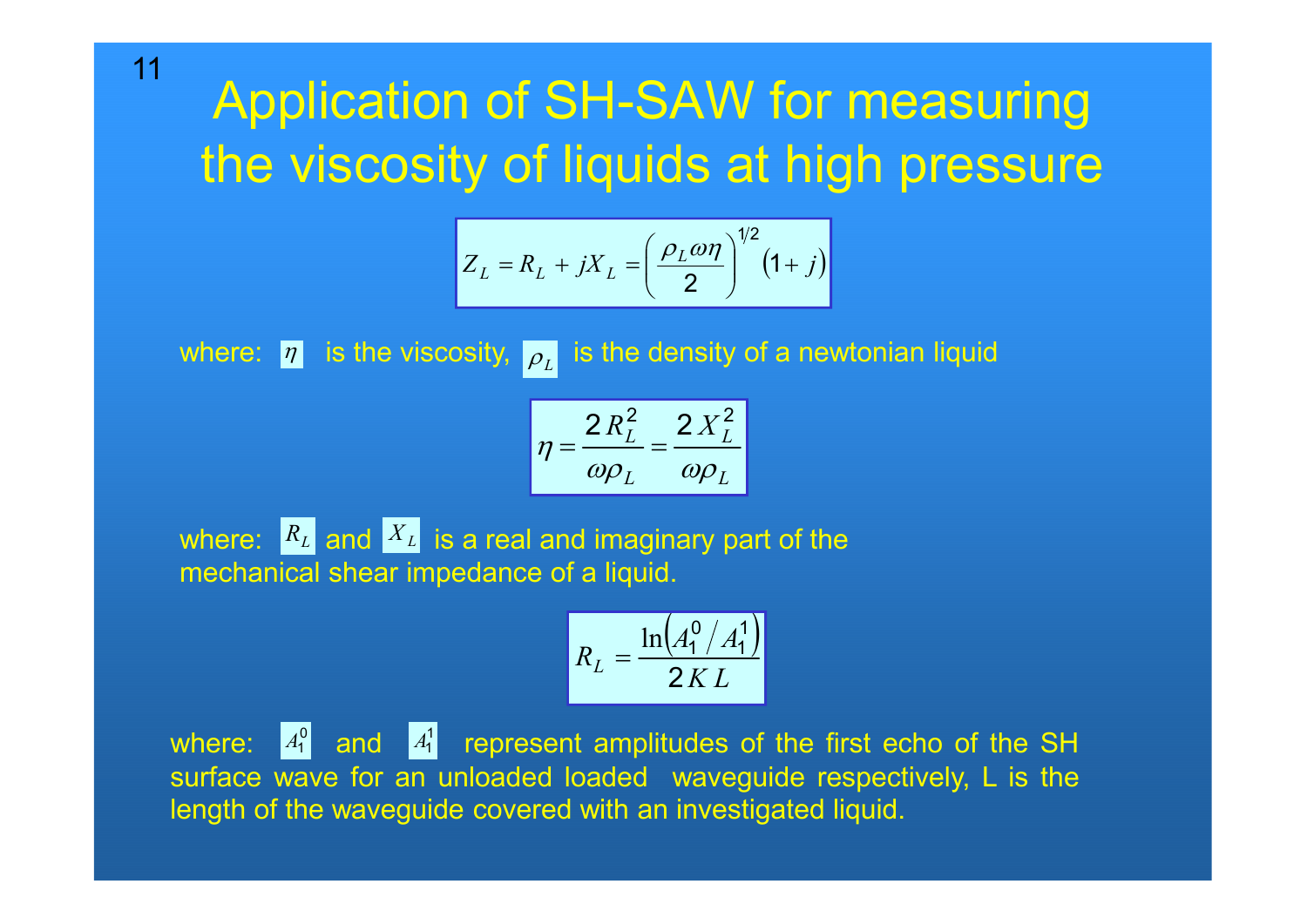# Advantages of the SH-SAW method for measuring the viscosity of liquids at high pressure:

- Absence of moving parts
- Operation in real time
- Short measuring time
- High sensitivity
- Low power consumption
- Small dimensions, simple and robust construction of the sensor
- Possibility of computerization
- Output signal is electrical
- No leakage problems
- •No heating caused by shear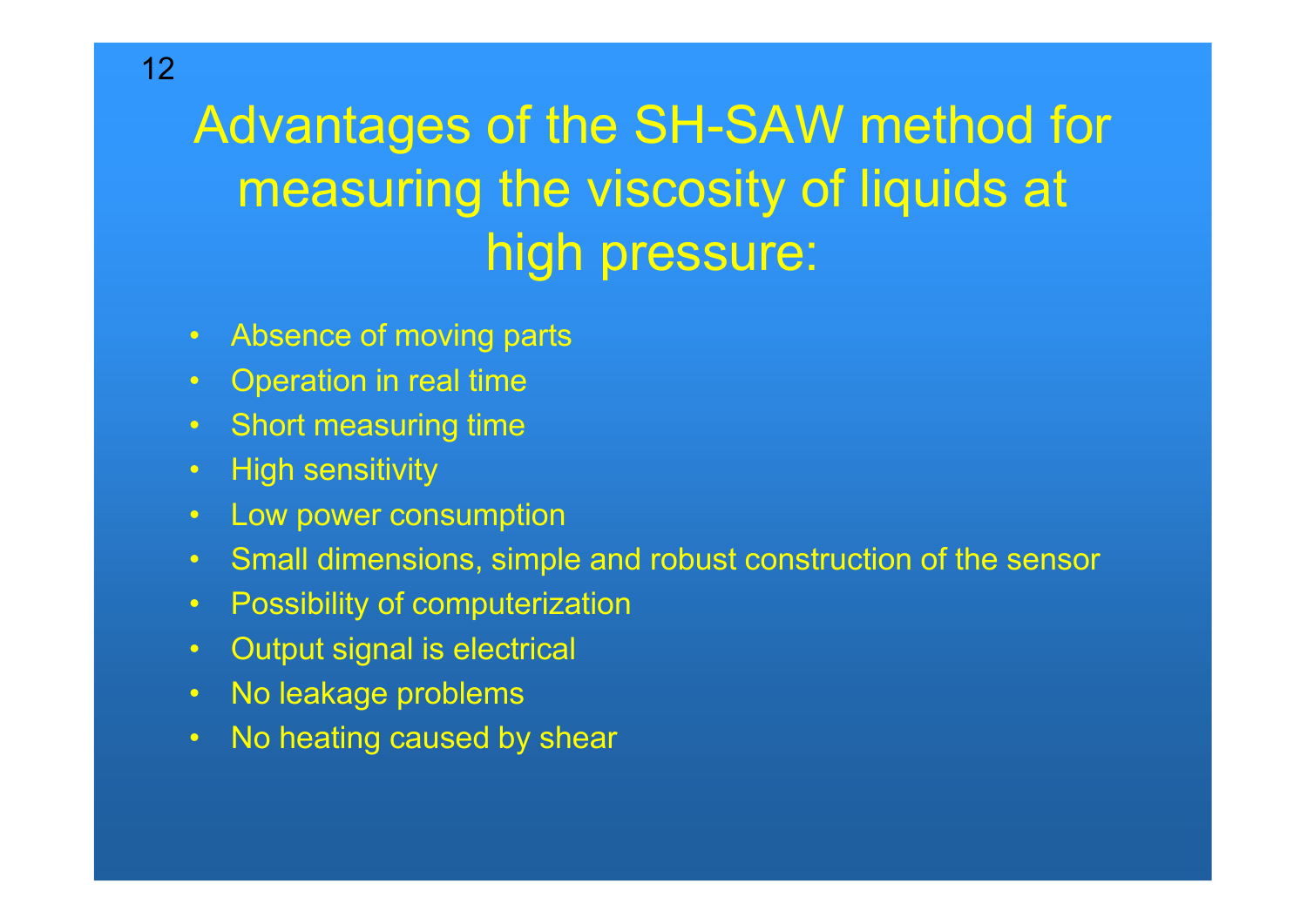## Ultrasonic set up for measuring the viscosity of liquids under high pressure



Fig.4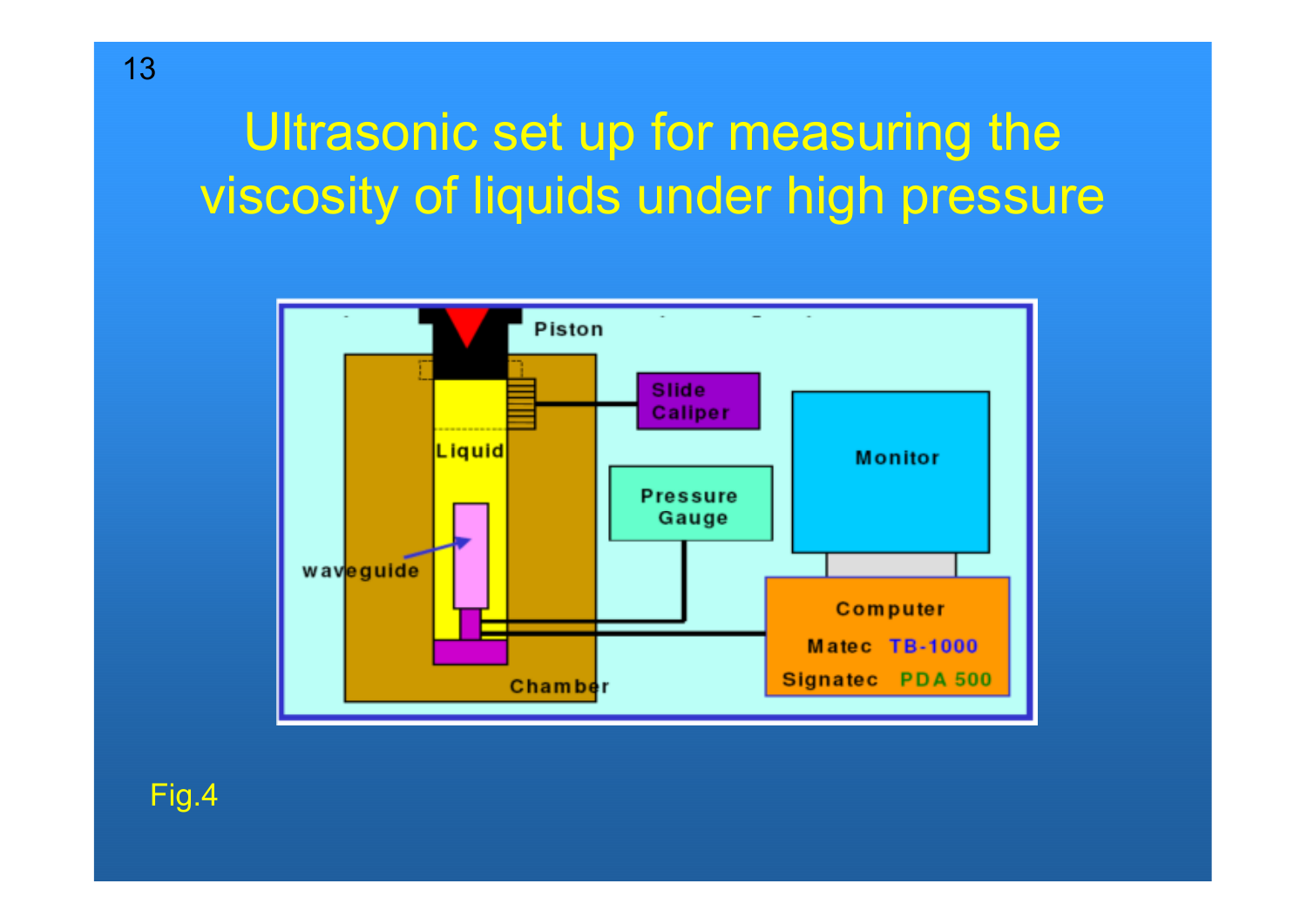## Ultrasonic set up for measuring the viscosity of liquids under high pressure



Fig.5. Love wave waveguide, Cu surface layer on a steel substrate (on the right), connected to the highpressure lead through (on the left).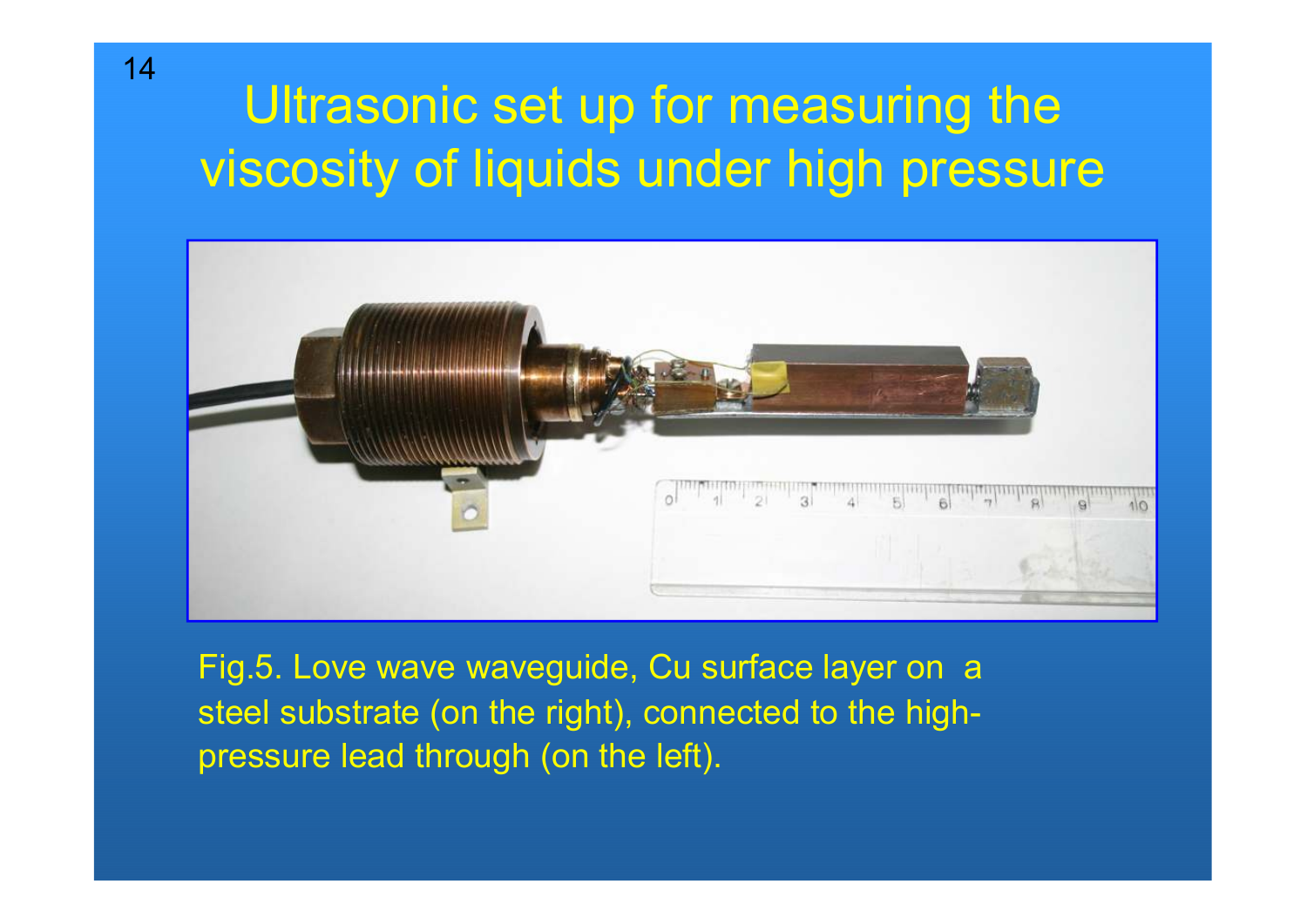

Fig.6. Oscillogram of the SH surface wave impulses reverberating in the waveguide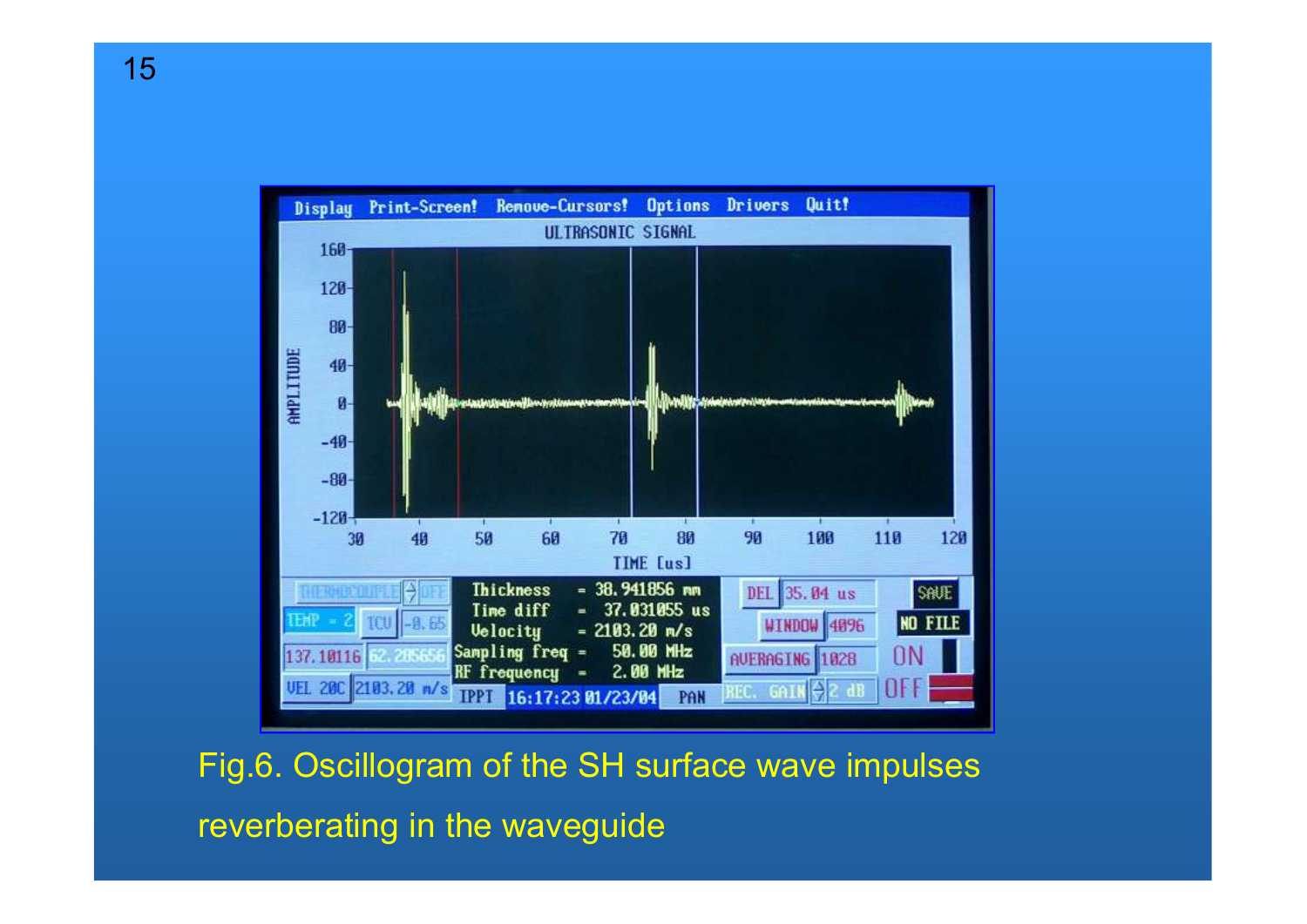

Fig.7. Variations in viscosity of castor oil, as a function of hydrostatic pressure, measured by the Love wave method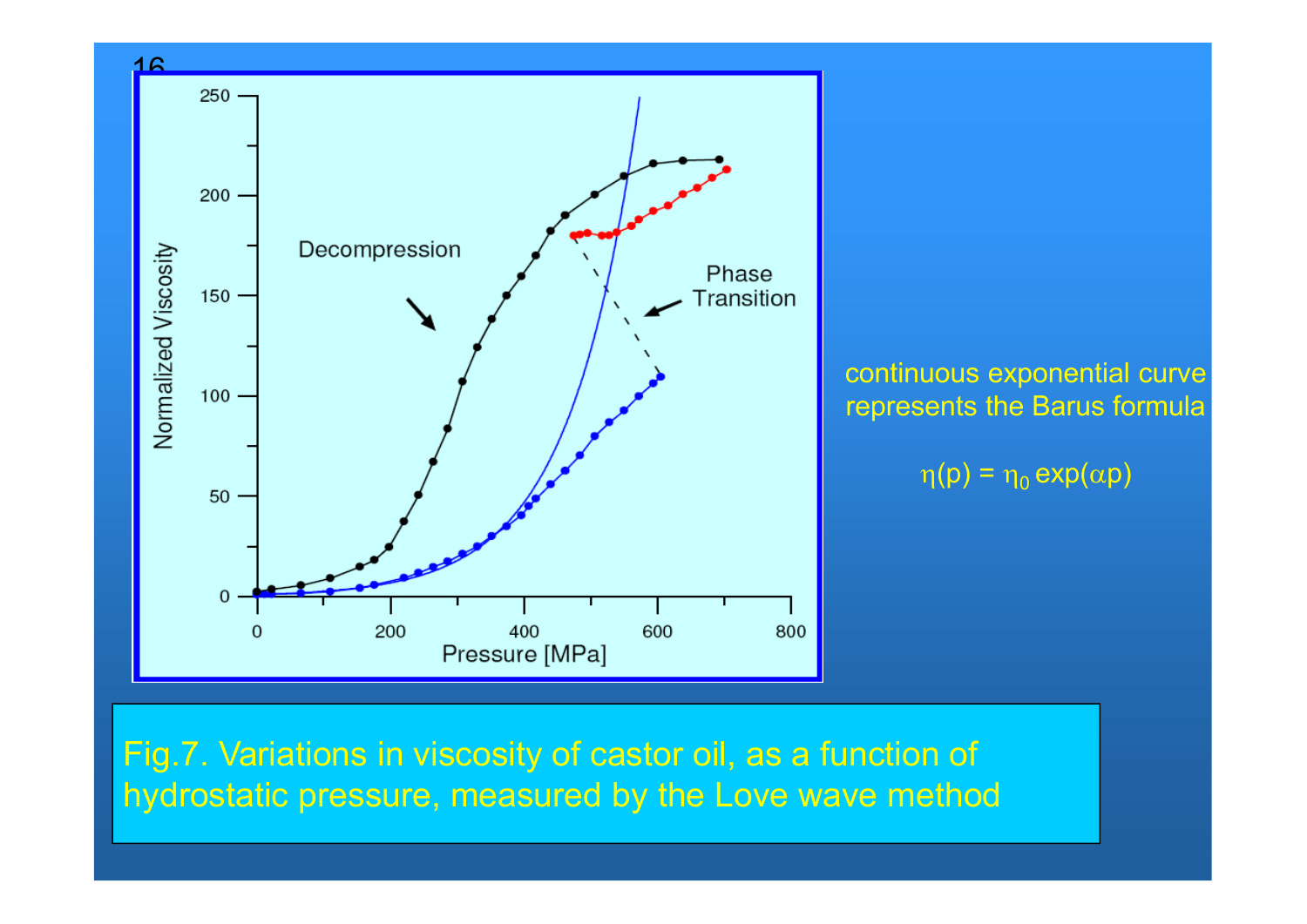

continuous exponential curverepresents the Barus formula

 $\eta(p) = \eta_0 \exp(\alpha p)$ 

Triolein = ester = glicerol + 3 oleic acids

The main constituent of: vegetable oils,animal fats

Fig.8. Variations in viscosity of triolein, as a function of hydrostatic pressure, measured by the Bleustein-Gulyaev (B-G) wave method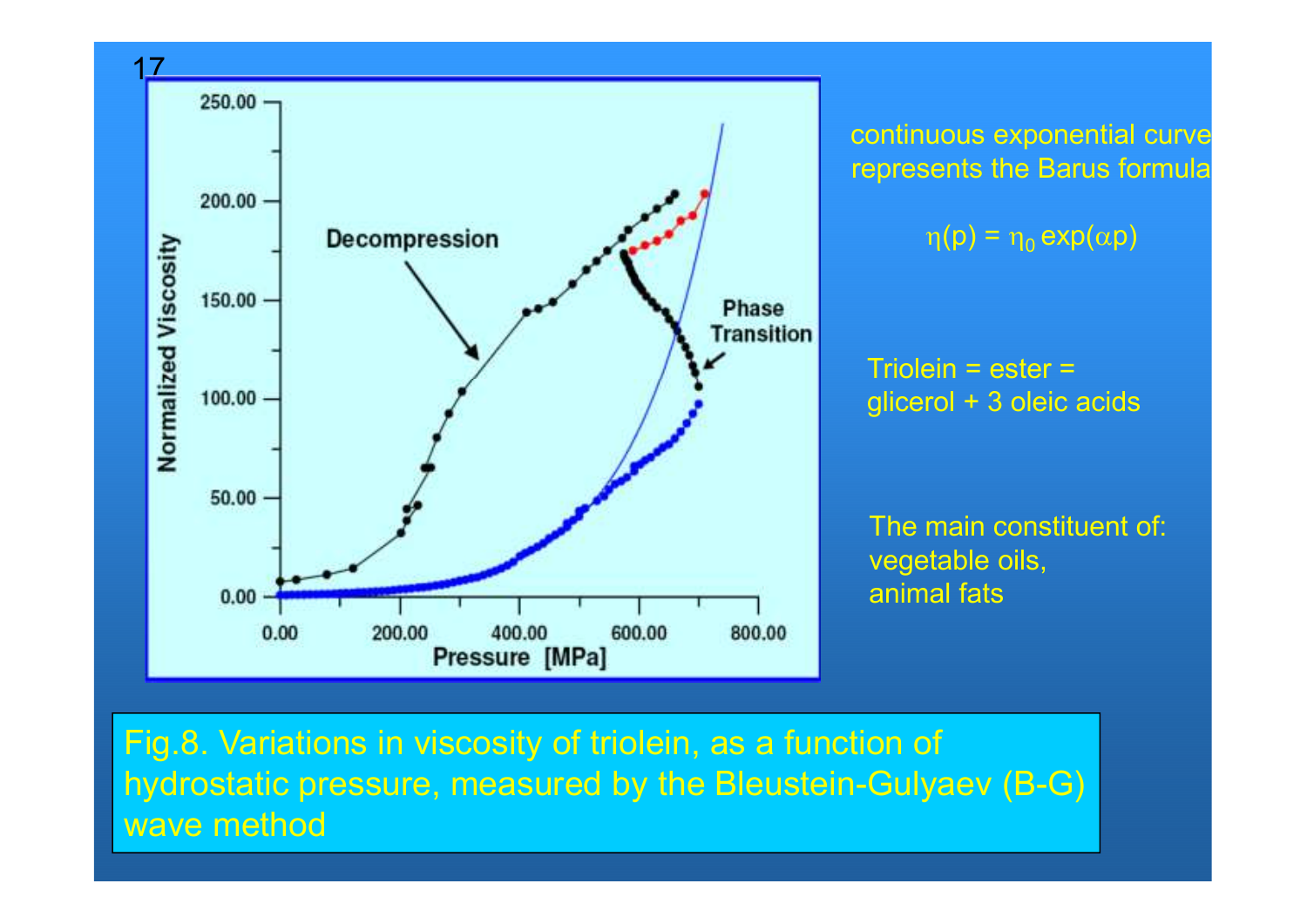## Measurement of sound speed in liquids at high pressure



Fig.9  $\qquad \qquad \textsf{LiNbO}_3 \left( \textsf{Y}_{36} \, \textsf{cut} \right) \, \textsf{transducers, f = 5 MHz}$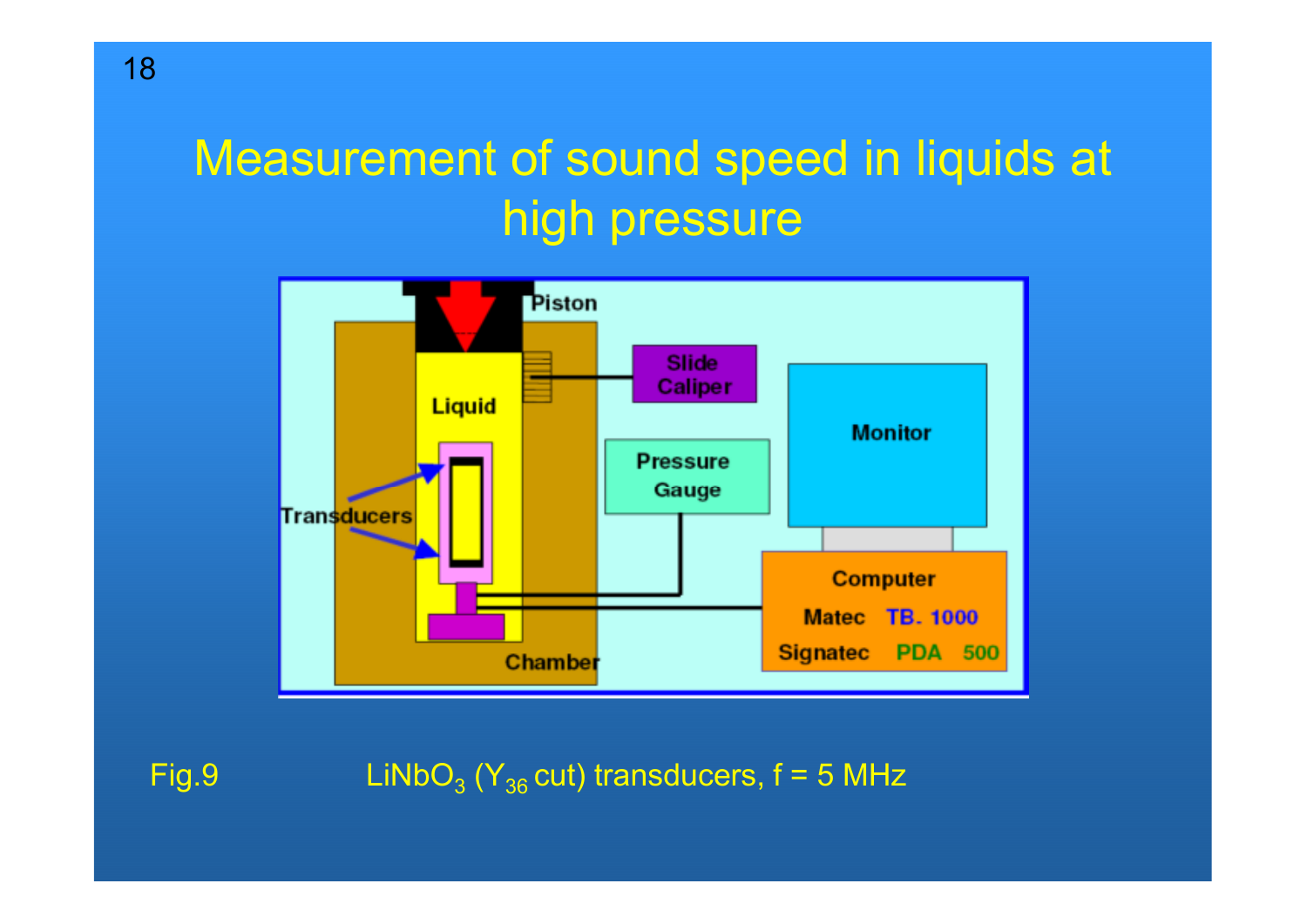#### 19 Phase velocity of longitudinal acoustic waves in triolein in function of hydrostatic pressure

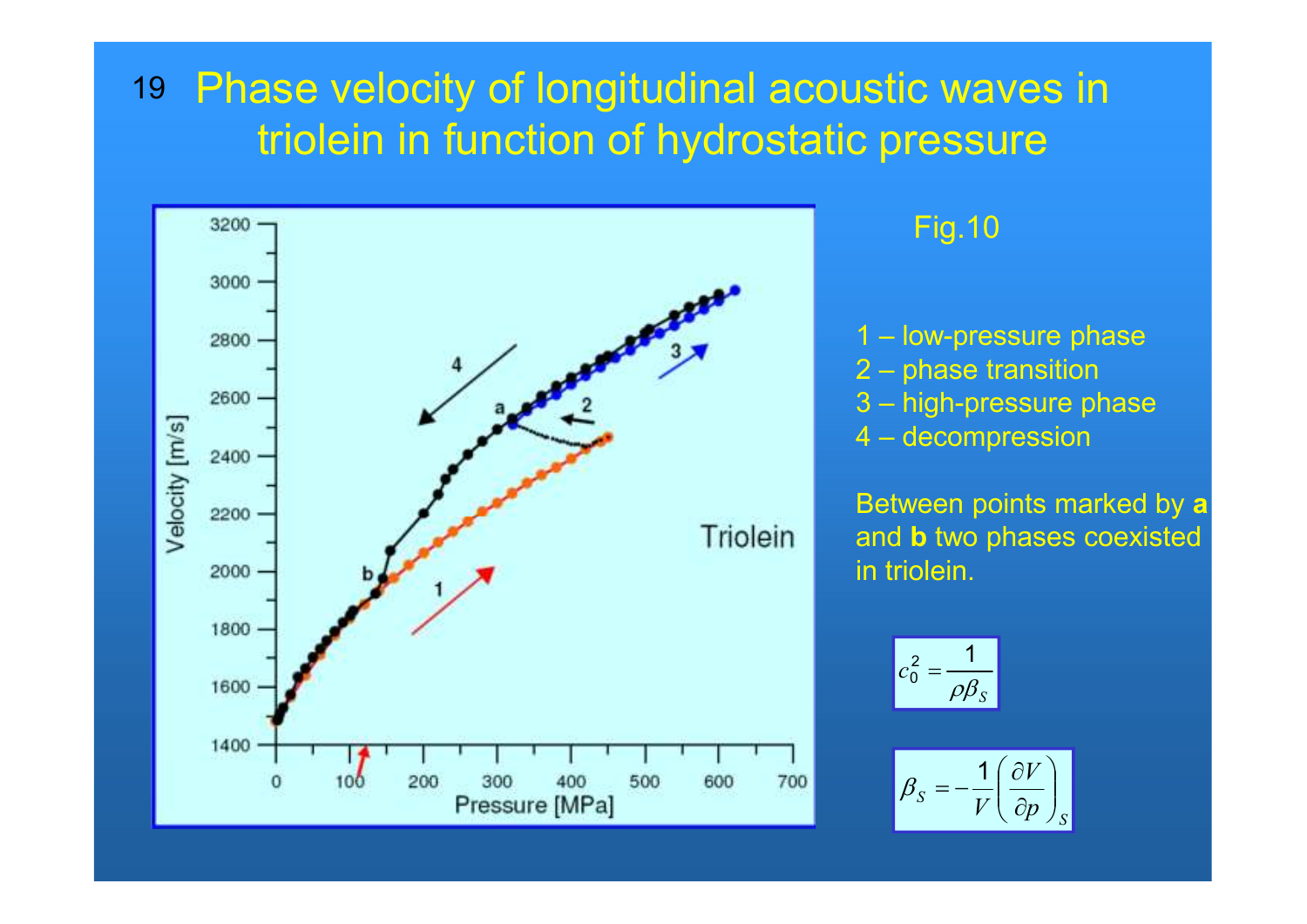## Isothermal compressibility of triolein as a function of hydrostatic pressure



20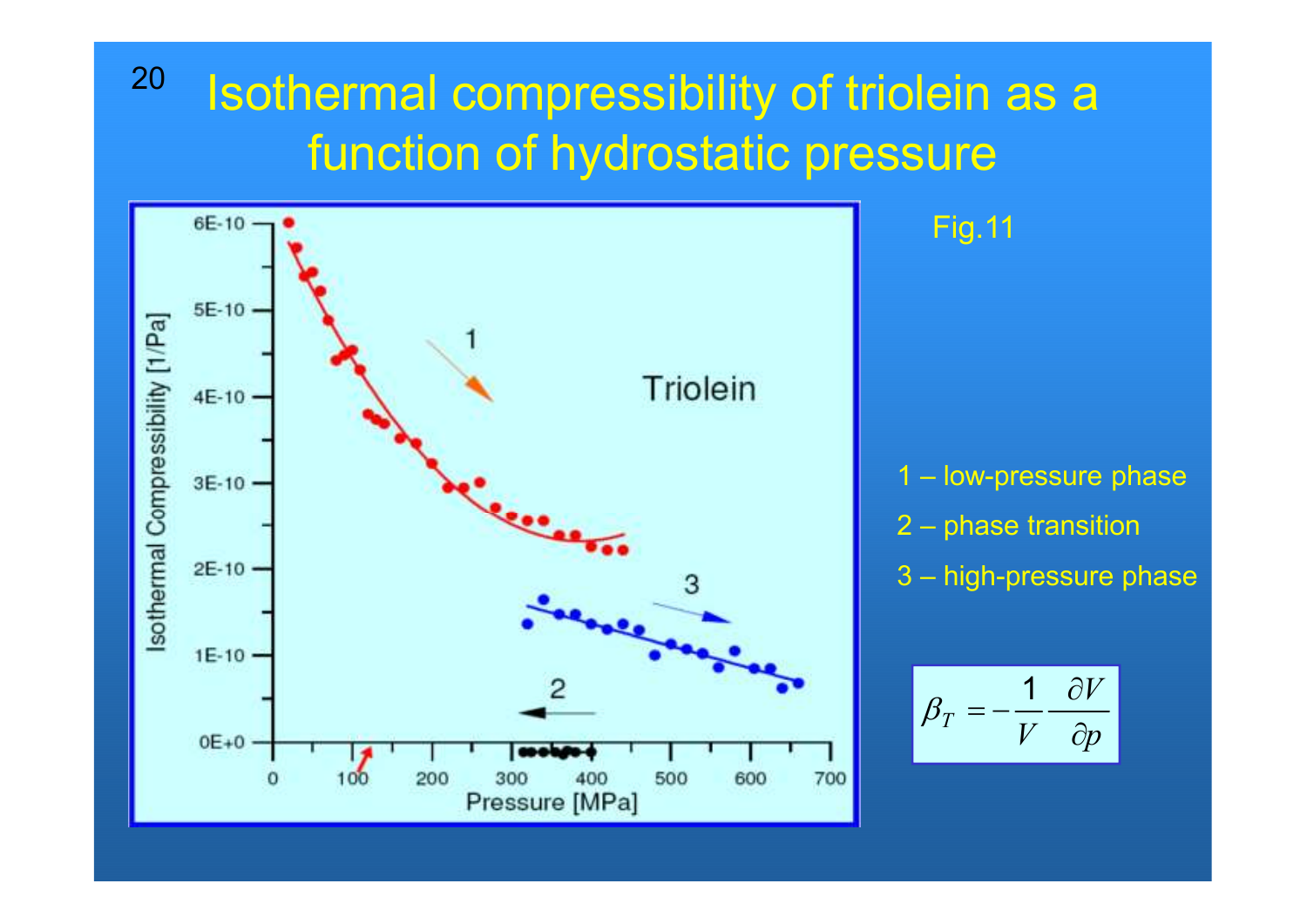## Possibility of measurement of various physical (thermodynamic) parameters

- Isothermal compressibility
- Isentropic compressibility
- Isobaric heat capacity
- Isobaric thermal expansion coefficient
- Internal pressure
- Free volume
- Non-linearity parameter B/A

$$
\frac{B}{A} = \rho_0 c_0 \left(\frac{\partial c}{\partial p}\right)_T + \frac{\beta T \rho_0}{c_P} \left(\frac{\partial c}{\partial T}\right)_P
$$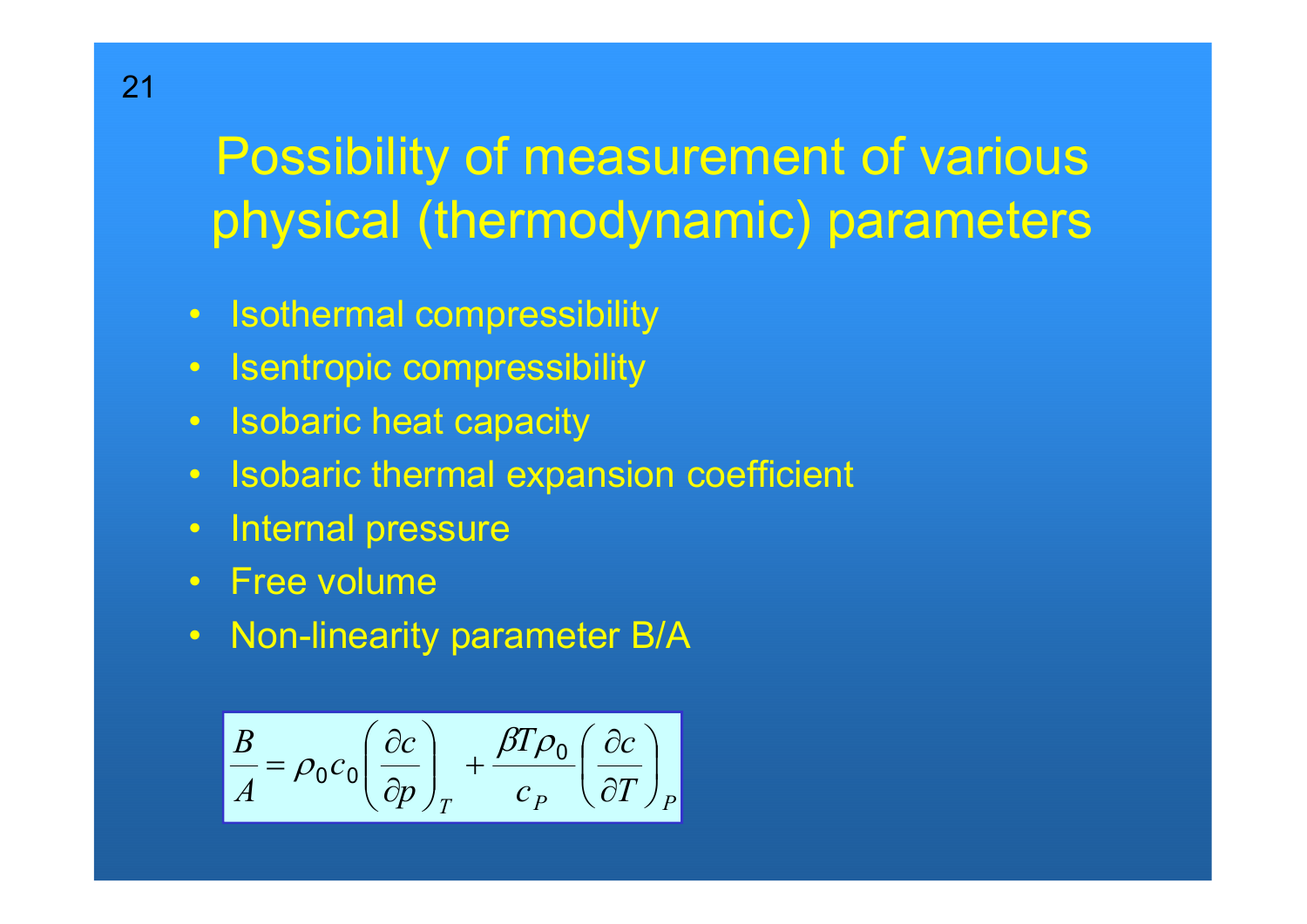## Ultrasonic set up for measuring the viscosity of liquids under high pressureat various temperatures



22

Fig.12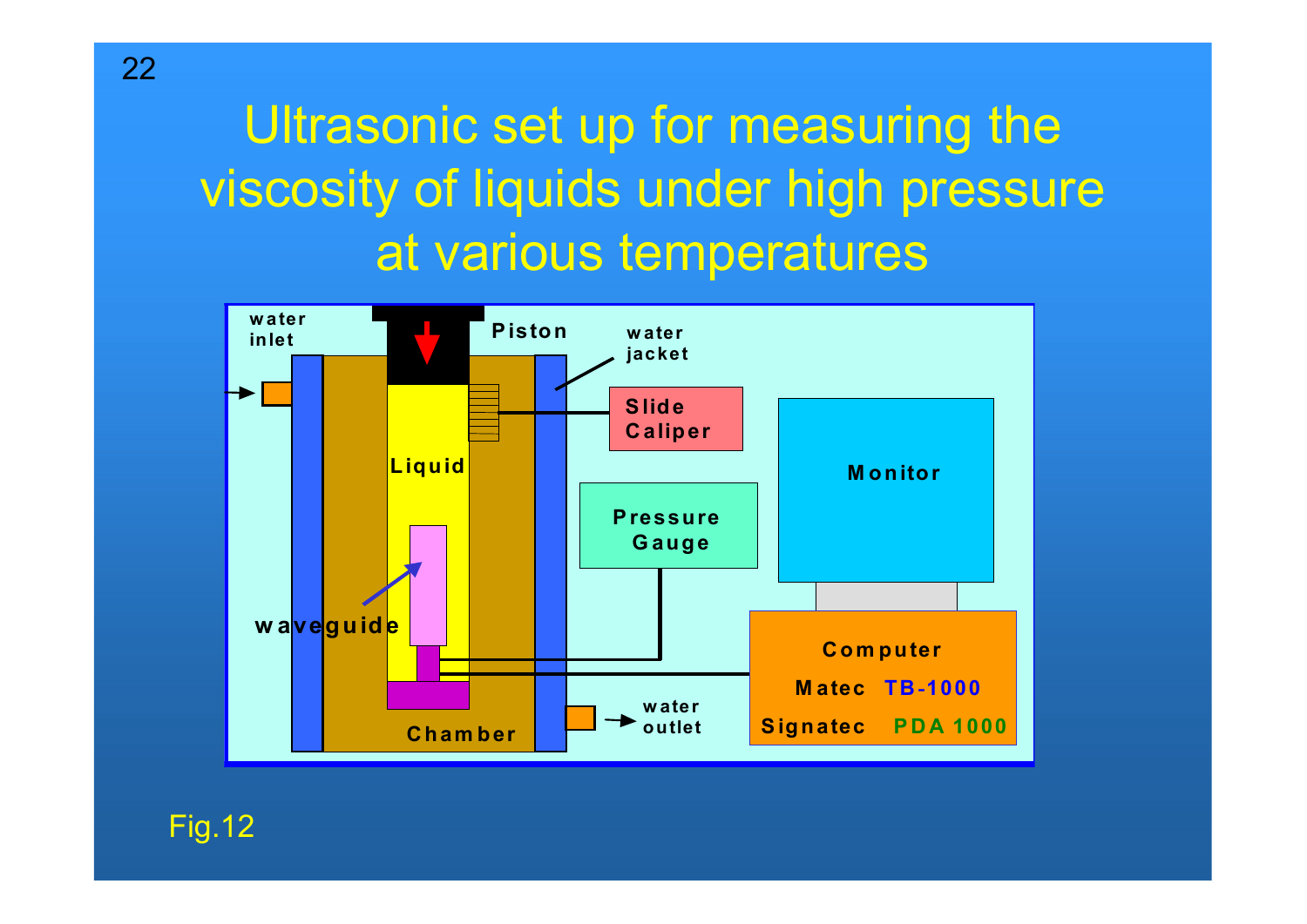



Fig.13. Viscosity of triolein versus hydrostatic pressure along various isotherms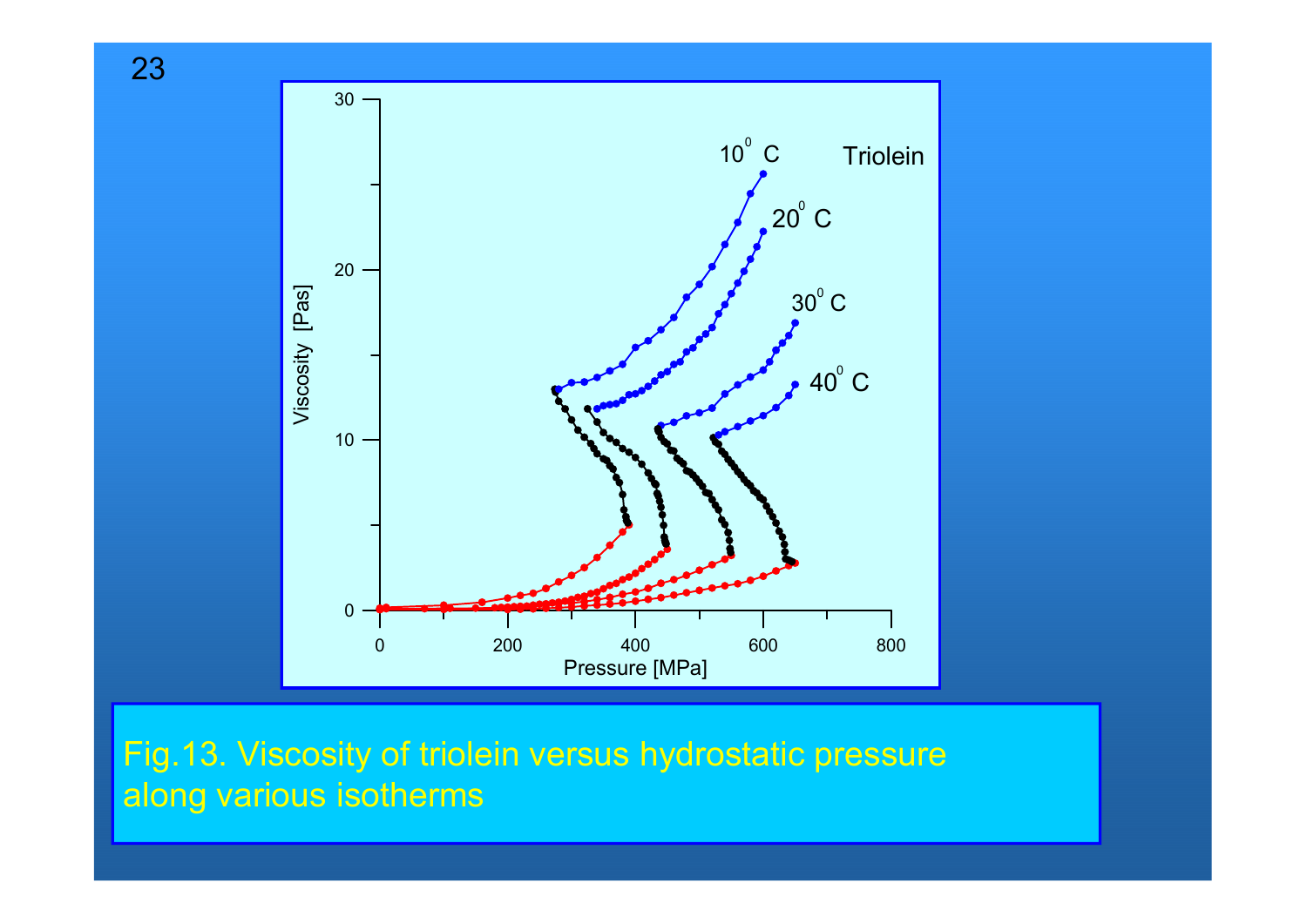## Measurement of the physical properties of liquids during phase transition

Investigation of phase transition is very important in lubricants exploitation and in food processing andconservation.

During phase transition a step change in liquid viscosity,phase velocity and compressibility occurs.

Investigation of phase transitions was impossible withconventional mechanical methods.By contrast, thepresented novel SH-SAW methods enable the measurement of the rheological parameters of liquidsduring phase transitions.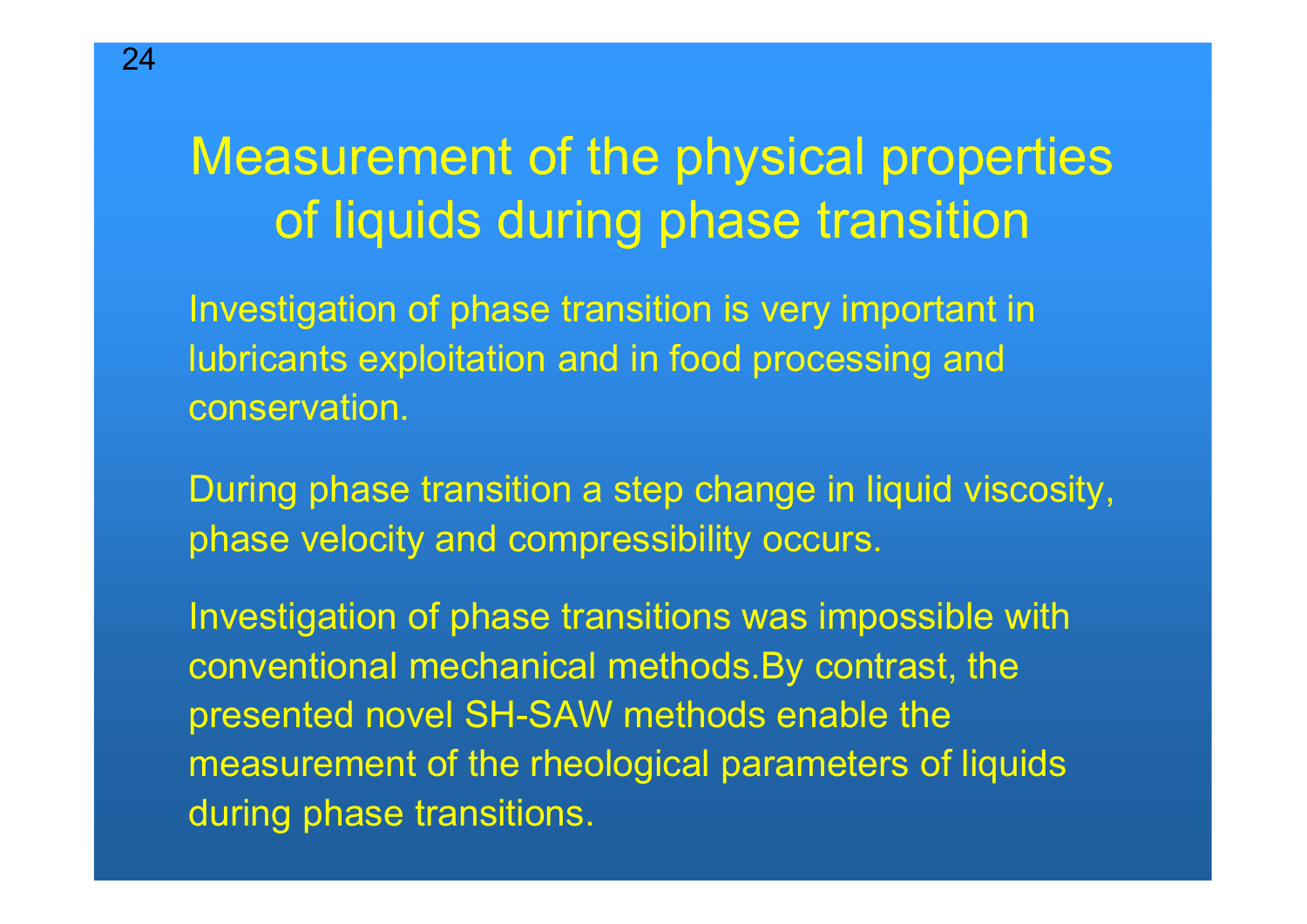#### Kinetics of phase transitions in triolein at various temperatures (T=10, 20, 30, and 40 °C) 25



The piston was locked in a fixedposition

Fig.14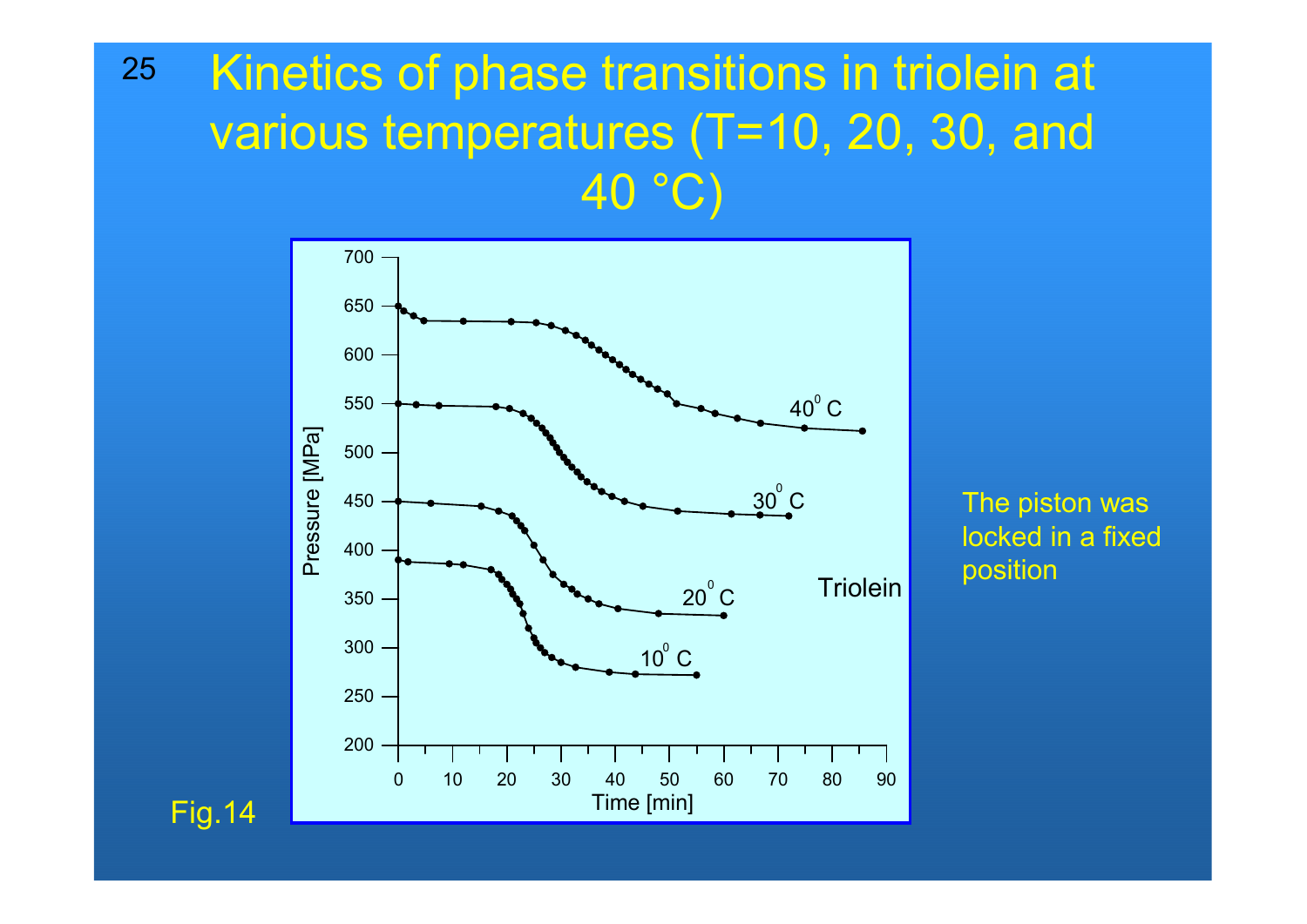### **Conclusions**

- New methods for measuring the viscosity of liquids at high research hours how been established pressure have been established.
- The SH-SAW viscosity sensor is electrically responsive.<br>Curing to this feet, modern methods of the digital signal Owing to this fact, modern methods of the digital signal acquisition and processing can be efficiently used.
- The measuring set up operates in real time and can be<br>employed for measuring liquid viscosity under bigh employed for measuring liquid viscosity under high pressure in the course of the technological processes.
- We measured the viscosity of liquids and speed of sound<br>not only in the expensatiol reage but also during the not only in the exponential range but also during the phase transition, at high pressure phase and during the phase and during the decompression. This is a novelty.